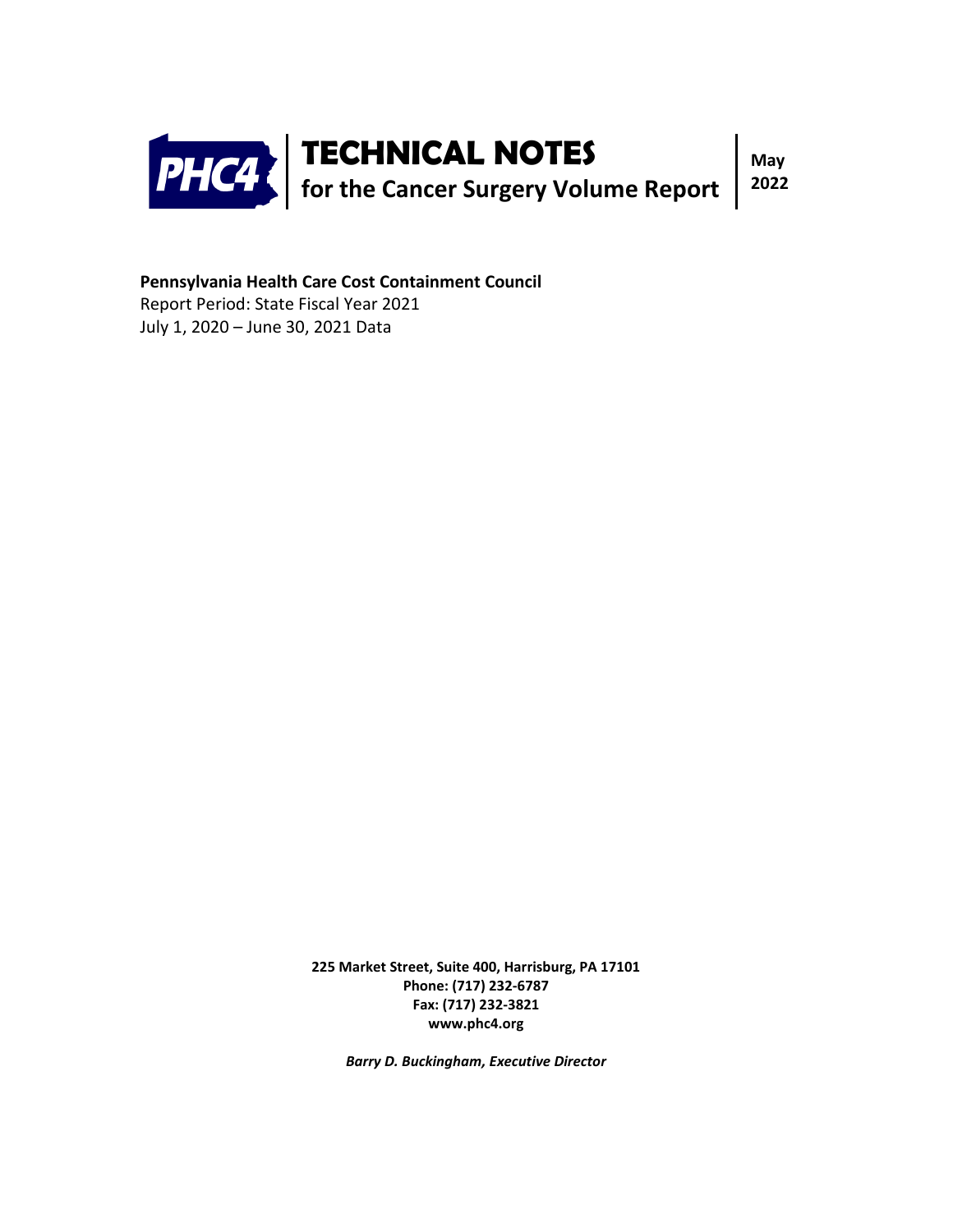# **TABLE OF CONTENTS**

| Appendix |  |
|----------|--|
|          |  |
|          |  |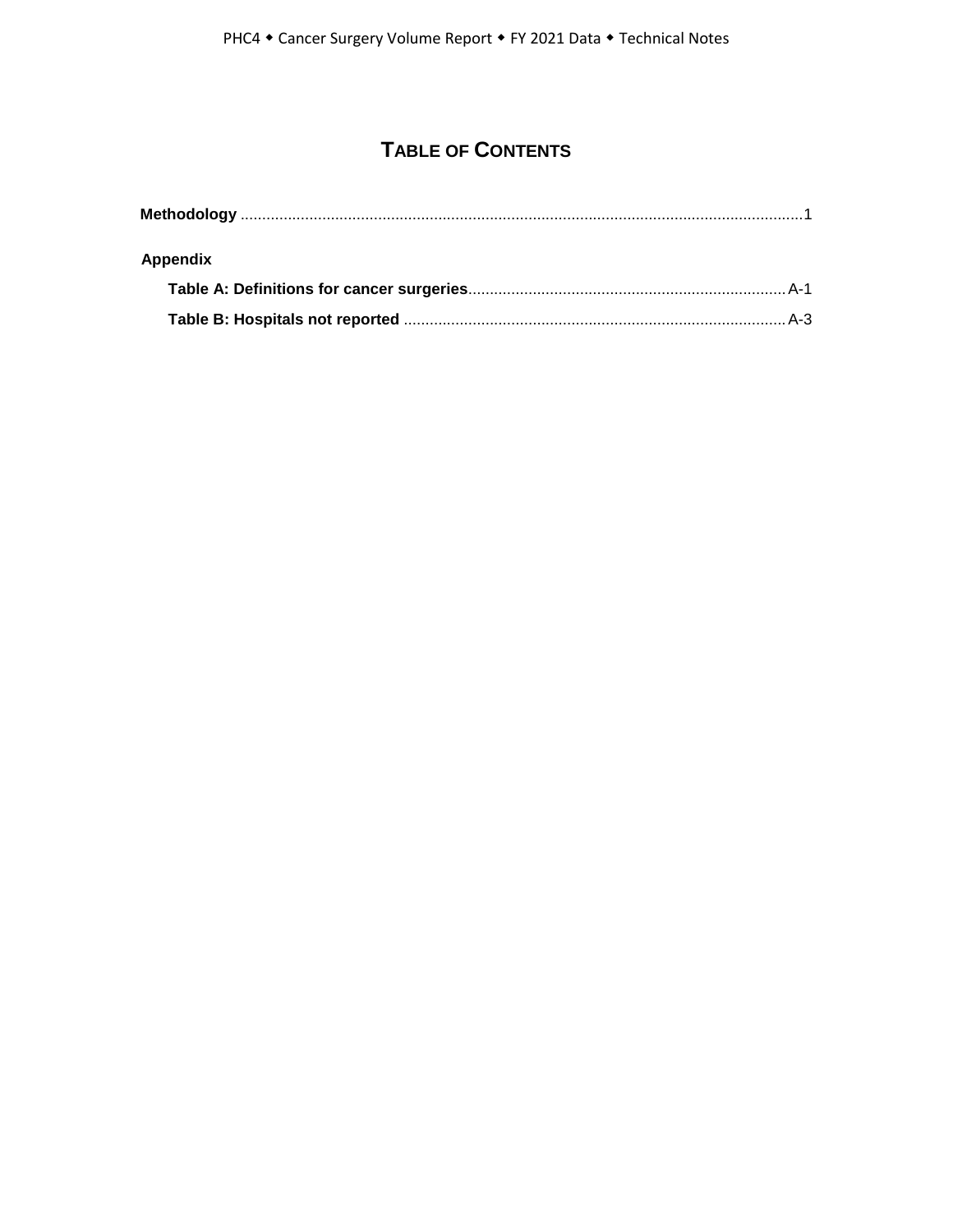# **Technical Notes** *Cancer Surgery Volume Report*

## **METHODOLOGY**

This document serves as a supplement to the PHC4 *Cancer Surgery Volume Report*, which presents information about the number of cancer-related surgeries performed at Pennsylvania hospitals*.* Included within this set of technical notes are descriptions of the criteria and definitions (codes) used for case selection and report display.

## **Study period**

 $\overline{a}$ 

The report includes data from state fiscal year 2021: July 1, 2020 through June 30, 2021.

## **Measure reported: number of cancer surgeries**

The primary measure displayed in this report is the number of cancer-related surgeries performed on adult patients (age 18 years and older) at individual hospitals in Pennsylvania. Hospital surgical volume is reported separately for eleven types of cancers including bladder, brain, breast, colon, esophageal, liver, lung, pancreatic, prostate, rectal, and stomach cancer. Statewide totals are also provided.

## **Selection of cancers for this report**

The eleven cancers included in this report were chosen because of strong evidence in the scientific literature\* showing a relationship between patient outcomes and hospital volume for these cancer surgeries specifically.

## **Data collection and verification**

The data for the *Cancer Surgery Volume Report*, obtained from the UB-04 (Uniform Billing) form, was submitted electronically to the Pennsylvania Health Care Cost Containment Council by Pennsylvania general acute care (GAC) and specialty GAC hospitals. Federal hospitals were not included. The data included demographic information, hospital charges, and diagnosis and procedure codes (ICD-10-CM/PCS and CPT-4).

Facilities submitted data to the Council on a quarterly basis (within 90 days from the last day of each quarter). Upon receipt of the data, verification was performed to assure data were submitted in a readable format, and extensive quality assurance checks were completed. Error reports for UB-04 data were then generated and returned to each facility with an opportunity to correct any problems. Data accuracy and completeness were ultimately the responsibility of each individual hospital.

## **Study populations and inclusion criteria**

All records meeting the definition criteria listed in Appendix Table A were included in the volume counts. The study populations for each of the eleven cancer surgery categories included all unique, usable adult (age 18 years and older) inpatient discharge records (and outpatient records for breast cancer surgeries) from all Pennsylvania GAC and specialty GAC hospitals operational during the study period (exceptions are noted in Appendix Tables A and B). Individual patients who underwent more than one type of cancer surgery during their hospitalization were counted in each respective cancer category.

<sup>\*</sup> Described in detail by the California HealthCare Foundation. 2015. "Safety in Numbers: Cancer Surgeries in California Hospitals." Available at <https://www.chcf.org/wp-content/uploads/2017/12/PDF-SafetyCancerSurgeriesHospitals.pdf>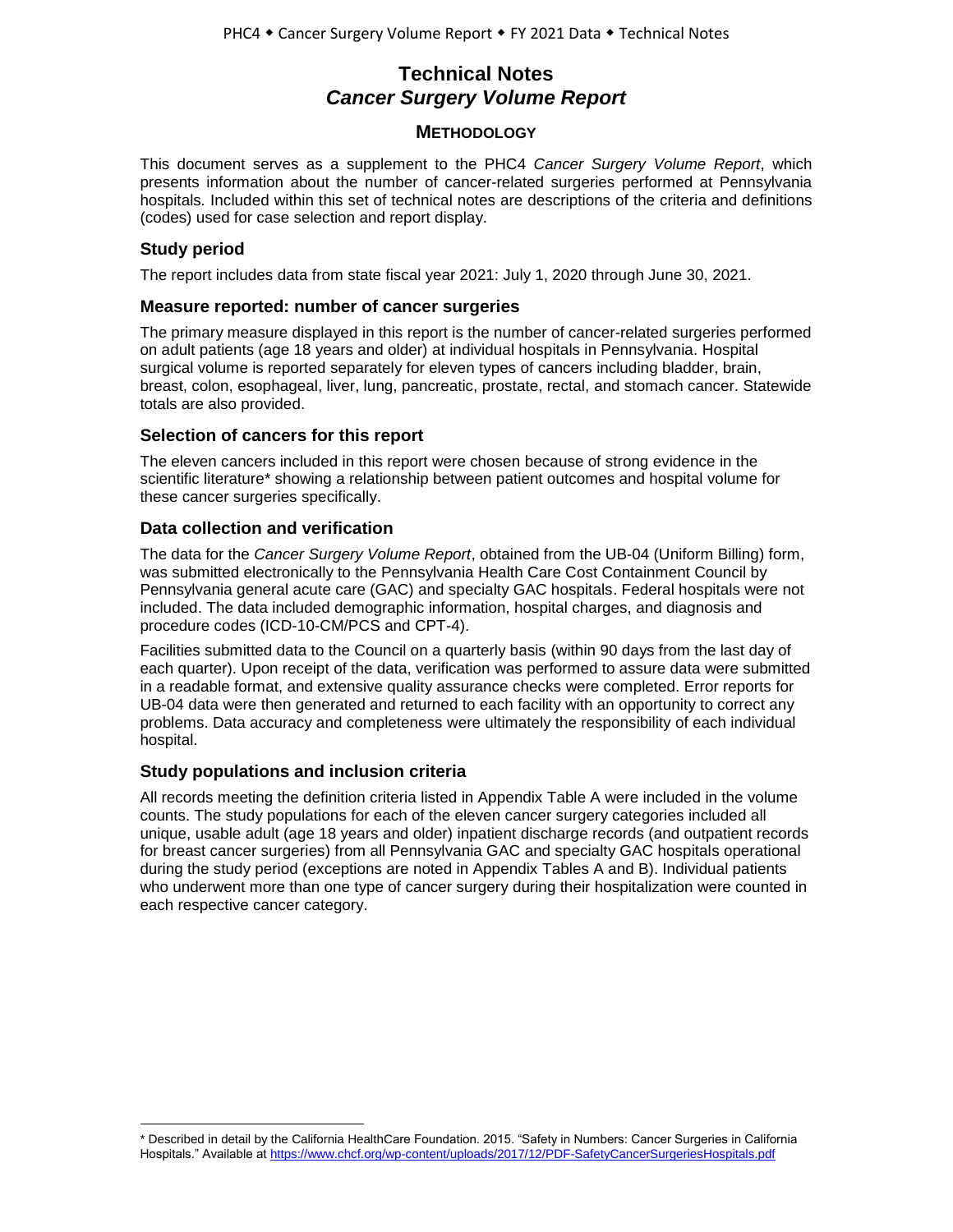**APPENDIX**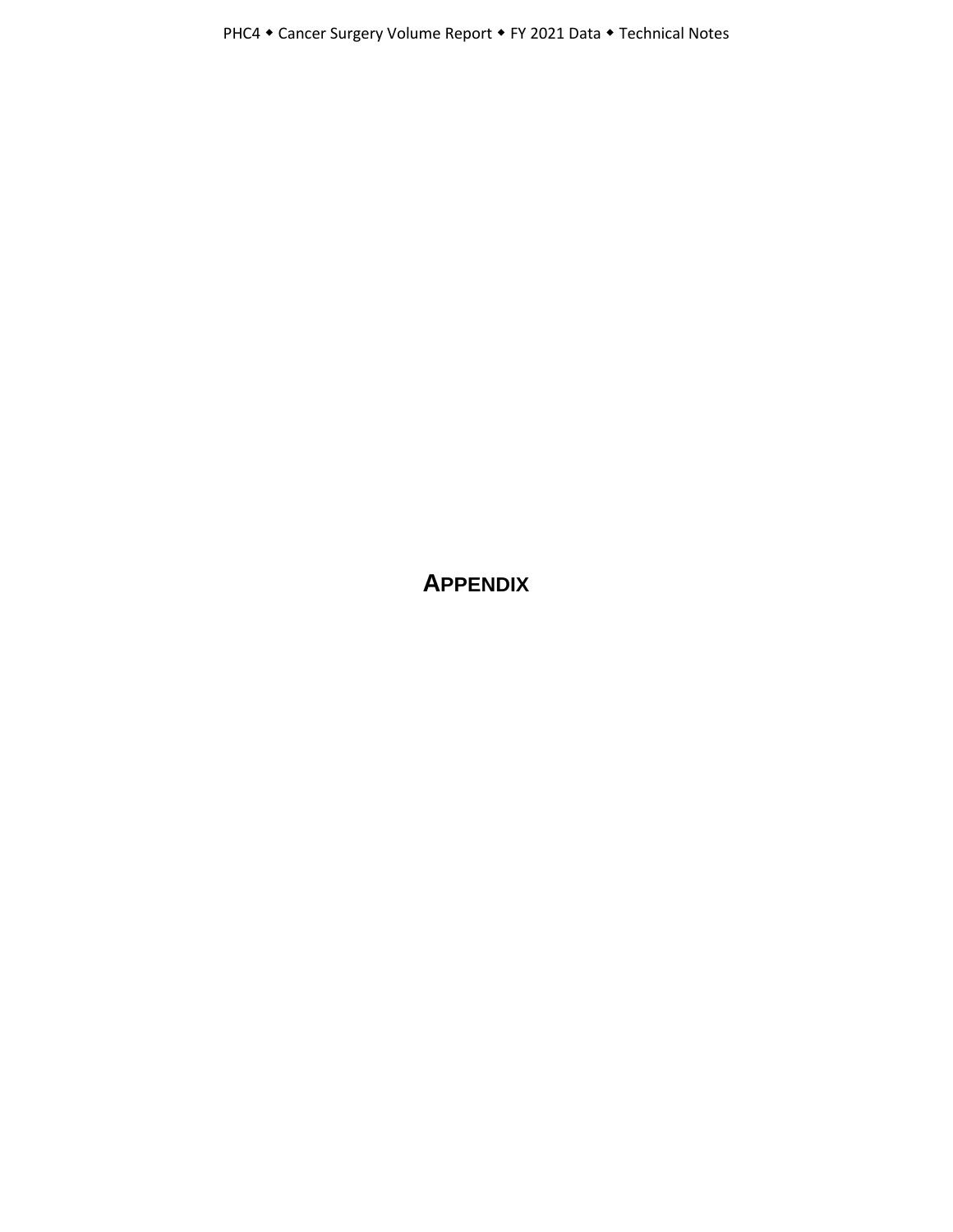# **TABLE A**

## **Definitions for Cancer Surgeries**

### **Requirements for including a record in the report:**

- Record was from a GAC or SGAC hospital
- Time period: July 1, 2020 through June 30, 2021
- Patient age was 18 years or older
- Code requirements\*
	- $\circ$  Record was not in Major Diagnostic Category 14 Pregnancy, Childbirth and the Puerperium
	- $\circ$  Record was not in Major Diagnostic Category 15 Newborns and Other Neonates with **Conditions**
	- o Record had at least one ICD-10-CM diagnosis code and at least one ICD-10-PCS procedure code (or CPT-4 code for outpatient breast cancer surgeries), in any code position, for a specific cancer surgery category, as outlined below.

#### **Code definition by cancer surgery category:**

#### **Bladder**

**Diagnosis:** C670, C671, C672, C673, C674, C675, C676, C677, C678, C679, D090

**Procedure:** 0TBB0ZZ, 0TBB3ZZ, 0TBB4ZZ, 0TBB7ZZ, 0TBB8ZZ, 0TBC0ZZ, 0TBC3ZZ, 0TBC4ZZ, 0TBC7ZZ, 0TBC8ZZ, 0TTB0ZZ, 0TTB4ZZ, 0TTB7ZZ, 0TTB8ZZ, 0TTC0ZZ, 0TTC4ZZ, 0TTC7ZZ, 0TTC8ZZ

#### **Brain**

**Diagnosis:** C710, C711, C712, C713, C714, C715, C716, C717, C718, C719, C7931

**Procedure:** 00500ZZ, 00503ZZ, 00504ZZ, 00570ZZ, 00573ZZ, 00574ZZ, 005B0ZZ, 005B3ZZ, 005B4ZZ, 005C0ZZ, 005C3ZZ, 005C4ZZ, 005D0ZZ, 005D3ZZ, 005D4ZZ, 00B00ZZ, 00B03ZZ, 00B04ZZ, 00B60ZZ, 00B63ZZ, 00B64ZZ, 00B70ZZ, 00B73ZZ, 00B74ZZ, 00BB0ZZ, 00BB3ZZ, 00BB4ZZ, 00BC0ZZ, 00BC3ZZ, 00BC4ZZ, 00BD0ZZ, 00BD3ZZ, 00BD4ZZ, 00T70ZZ, 00T73ZZ, 00T74ZZ

#### **Breast**

**Diagnosis:** C50011, C50012, C50019, C50021, C50022, C50029, C50111, C50112, C50119, C50121, C50122, C50129, C50211, C50212, C50219, C50221, C50222, C50229, C50311, C50312, C50319, C50321, C50322, C50329, C50411, C50412, C50419, C50421, C50422, C50429, C50511, C50512, C50519, C50521, C50522, C50529, C50611, C50612, C50619, C50621, C50622, C50629, C50811, C50812, C50819, C50821, C50822, C50829, C50911, C50912, C50919, C50921, C50922, C50929, D0500, D0501, D0502, D0510, D0511, D0512, D0580, D0581, D0582, D0590, D0591, D0592

**Procedure (inpatient, ICD-10-PCS):** 0HBT0ZZ, 0HBT3ZZ, 0HBT7ZZ, 0HBT8ZZ, 0HBU0ZZ, 0HBU3ZZ, 0HBU7ZZ, 0HBU8ZZ, 0HBV0ZZ, 0HBV3ZZ, 0HBV7ZZ, 0HBV8ZZ, 0HTT0ZZ, 0HTU0ZZ, 0HTV0ZZ

**Procedure (outpatient, CPT-4):** 19125, 19301, 19302, 19303, 19305, 19306, 19307

#### **Colon**

 $\overline{a}$ 

**Diagnosis:** C180, C181, C182, C183, C184, C185, C186, C187, C188, C189, C49A4, C7A021, C7A022, C7A023, C7A024, C7A025, D010

**Procedure:** 0DBE0ZZ, 0DBE3ZZ, 0DBE4ZZ, 0DBE7ZZ, 0DBE8ZZ, 0DBF0ZZ, 0DBF3ZZ, 0DBF4ZZ, 0DBF7ZZ, 0DBF8ZZ, 0DBG0ZZ, 0DBG3ZZ, 0DBG4ZZ, 0DBG7ZZ, 0DBG8ZZ, 0DBH0ZZ, 0DBH3ZZ, 0DBH4ZZ, 0DBH7ZZ, 0DBH8ZZ, 0DBK0ZZ, 0DBK3ZZ, 0DBK4ZZ, 0DBK7ZZ, 0DBK8ZZ, 0DBL0ZZ, 0DBL3ZZ, 0DBL4ZZ, 0DBL7ZZ, 0DBL8ZZ, 0DBM0ZZ, 0DBM3ZZ, 0DBM4ZZ, 0DBM7ZZ, 0DBM8ZZ, 0DBN0ZZ, 0DBN3ZZ, 0DBN4ZZ, 0DBN7ZZ, 0DBN8ZZ, 0DTE0ZZ, 0DTE4ZZ, 0DTE7ZZ, 0DTE8ZZ, 0DTF0ZZ, 0DTF4ZZ, 0DTF7ZZ, 0DTF8ZZ, 0DTG0ZZ, 0DTG4ZZ, 0DTG7ZZ, 0DTG8ZZ, 0DTGFZZ, 0DTH0ZZ, 0DTH4ZZ, 0DTH7ZZ, 0DTH8ZZ, 0DTK0ZZ, 0DTK4ZZ, 0DTK7ZZ, 0DTK8ZZ, 0DTL0ZZ, 0DTL4ZZ, 0DTL7ZZ, 0DTL8ZZ, 0DTLFZZ, 0DTM0ZZ, 0DTM4ZZ, 0DTM7ZZ, 0DTM8ZZ, 0DTMFZZ, 0DTN0ZZ, 0DTN4ZZ, 0DTN7ZZ, 0DTN8ZZ, 0DTNFZZ

<sup>\*</sup> Modified from criteria used by the California Office of Statewide Health Planning and Development and the California HealthCare Foundation; se[e https://data.chhs.ca.gov/dataset/number-of-cancer-surgeries-volume-performed-in-california-hospitals.](https://data.chhs.ca.gov/dataset/number-of-cancer-surgeries-volume-performed-in-california-hospitals)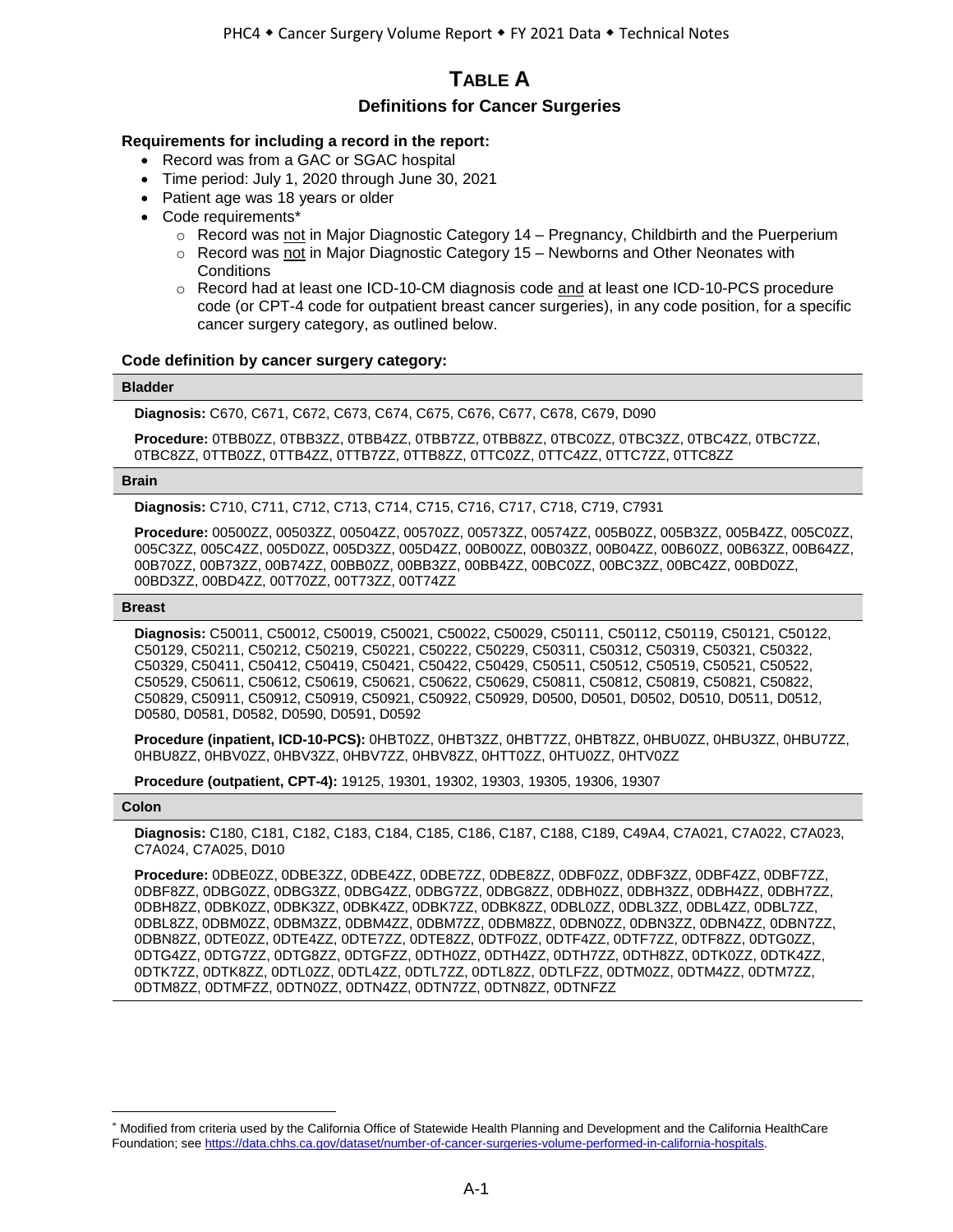#### **Esophagus**

**Diagnosis:** C153, C154, C155, C158, C159, C160, C49A1, D001

**Procedure:** 0DB10ZZ, 0DB13ZZ, 0DB14ZZ, 0DB17ZZ, 0DB18ZZ, 0DB20ZZ, 0DB23ZZ, 0DB24ZZ, 0DB27ZZ, 0DB28ZZ, 0DB30ZZ, 0DB33ZZ, 0DB34ZZ, 0DB37ZZ, 0DB38ZZ, 0DB40ZZ, 0DB43ZZ, 0DB44ZZ, 0DB47ZZ, 0DB48ZZ, 0DB50ZZ, 0DB53ZZ, 0DB54ZZ, 0DB57ZZ, 0DB58ZZ, 0DT10ZZ, 0DT14ZZ, 0DT17ZZ, 0DT18ZZ, 0DT20ZZ, 0DT24ZZ, 0DT27ZZ, 0DT28ZZ, 0DT30ZZ, 0DT34ZZ, 0DT37ZZ, 0DT38ZZ, 0DT40ZZ, 0DT44ZZ, 0DT47ZZ, 0DT48ZZ, 0DT50ZZ, 0DT54ZZ, 0DT57ZZ, 0DT58ZZ

#### **Liver**

**Diagnosis:** C220, C221, C222, C223, C224, C227, C228, C229, C240, C241, C248, C787, C7B02, D015

**Procedure:** 0FB00ZZ, 0FB03ZZ, 0FB04ZZ, 0FB10ZZ, 0FB13ZZ, 0FB14ZZ, 0FB20ZZ, 0FB23ZZ, 0FB24ZZ, 0FT00ZZ, 0FT10ZZ, 0FT14ZZ, 0FT20ZZ, 0FT24ZZ

#### **Lung**

**Diagnosis:** C3410, C3411, C3412, C342, C3430, C3431, C3432, C3480, C3481, C3482, C3490, C3491, C3492, C7A090, D0220, D0221, D0222

**Procedure:** 0B5C0ZZ, 0B5C3ZZ, 0B5C4ZZ, 0B5C7ZZ, 0B5C8ZZ, 0B5D0ZZ, 0B5D3ZZ, 0B5D4ZZ, 0B5D7ZZ, 0B5D8ZZ, 0B5F0ZZ, 0B5F3ZZ, 0B5F4ZZ, 0B5F7ZZ, 0B5F8ZZ, 0B5G0ZZ, 0B5G3ZZ, 0B5G4ZZ, 0B5G7ZZ, 0B5G8ZZ, 0B5H0ZZ, 0B5H3ZZ, 0B5H4ZZ, 0B5H7ZZ, 0B5H8ZZ, 0B5J0ZZ, 0B5J3ZZ, 0B5J4ZZ, 0B5J7ZZ, 0B5J8ZZ, 0B5K0ZZ, 0B5K3ZZ, 0B5K4ZZ, 0B5K7ZZ, 0B5K8ZZ, 0B5L0ZZ, 0B5L3ZZ, 0B5L4ZZ, 0B5L7ZZ, 0B5L8ZZ, 0B5M0ZZ, 0B5M3ZZ, 0B5M4ZZ, 0B5M7ZZ, 0B5M8ZZ, 0BB30ZZ, 0BB33ZZ, 0BB34ZZ, 0BB37ZZ, 0BB38ZZ, 0BB40ZZ, 0BB43ZZ, 0BB44ZZ, 0BB47ZZ, 0BB48ZZ, 0BB50ZZ, 0BB53ZZ, 0BB54ZZ, 0BB57ZZ, 0BB58ZZ, 0BB60ZZ, 0BB63ZZ, 0BB64ZZ, 0BB67ZZ, 0BB68ZZ, 0BB70ZZ, 0BB73ZZ, 0BB74ZZ, 0BB77ZZ, 0BB78ZZ, 0BB80ZZ, 0BB83ZZ, 0BB84ZZ, 0BB87ZZ, 0BB88ZZ, 0BB90ZZ, 0BB93ZZ, 0BB94ZZ, 0BB97ZZ, 0BB98ZZ, 0BBB0ZZ, 0BBB3ZZ, 0BBB4ZZ, 0BBB7ZZ, 0BBB8ZZ, 0BBC0ZZ, 0BBC3ZZ, 0BBC4ZZ, 0BBC7ZZ, 0BBC8ZZ, 0BBD0ZZ, 0BBD3ZZ, 0BBD4ZZ, 0BBD7ZZ, 0BBD8ZZ, 0BBF0ZZ, 0BBF3ZZ, 0BBF4ZZ, 0BBF7ZZ, 0BBF8ZZ, 0BBG0ZZ, 0BBG3ZZ, 0BBG4ZZ, 0BBG7ZZ, 0BBG8ZZ, 0BBH0ZZ, 0BBH3ZZ, 0BBH4ZZ, 0BBH7ZZ, 0BBH8ZZ, 0BBJ0ZZ, 0BBJ3ZZ, 0BBJ4ZZ, 0BBJ7ZZ, 0BBJ8ZZ, 0BBK0ZZ, 0BBK3ZZ, 0BBK4ZZ, 0BBK7ZZ, 0BBK8ZZ, 0BBL0ZZ, 0BBL3ZZ, 0BBL4ZZ, 0BBL7ZZ, 0BBL8ZZ, 0BBM0ZZ, 0BBM3ZZ, 0BBM4ZZ, 0BBM7ZZ, 0BBM8ZZ, 0BT30ZZ, 0BT34ZZ, 0BT40ZZ, 0BT44ZZ, 0BT50ZZ, 0BT54ZZ, 0BT60ZZ, 0BT64ZZ, 0BT70ZZ, 0BT74ZZ, 0BT80ZZ, 0BT84ZZ, 0BT90ZZ, 0BT94ZZ, 0BTB0ZZ, 0BTB4ZZ, 0BTC0ZZ, 0BTC4ZZ, 0BTD0ZZ, 0BTD4ZZ, 0BTF0ZZ, 0BTF4ZZ, 0BTG0ZZ, 0BTG4ZZ, 0BTH0ZZ, 0BTH4ZZ, 0BTJ0ZZ, 0BTJ4ZZ, 0BTK0ZZ, 0BTK4ZZ, 0BTL0ZZ, 0BTL4ZZ, 0BTM0ZZ, 0BTM4ZZ

#### **Pancreas**

**Diagnosis:** C250, C251, C252, C253, C254, C257, C258, C259

**Procedure:** 0FBG0ZZ, 0FBG3ZZ, 0FBG4ZZ, 0FBG8ZZ, 0FTG0ZZ, 0FTG4ZZ

#### **Prostate**

**Diagnosis:** C61, D075

**Procedure:** 0VB00ZZ, 0VB03ZZ, 0VB04ZZ, 0VB07ZZ, 0VB08ZZ, 0VT00ZZ, 0VT04ZZ, 0VT07ZZ, 0VT08ZZ

#### **Rectum**

**Diagnosis:** C19, C20, C218, C49A5, C7A026, D011, D012

**Procedure:** 0DBP0ZZ, 0DBP3ZZ, 0DBP4ZZ, 0DBP7ZZ, 0DBP8ZZ, 0DTP0ZZ, 0DTP4ZZ, 0DTP7ZZ, 0DTP8ZZ

#### **Stomach**

**Diagnosis:** C161, C162, C163, C164, C165, C166, C168, C169, C49A2, C7A092, D002

**Procedure:** 0DB60Z3, 0DB60ZZ, 0DB63Z3, 0DB63ZZ, 0DB64Z3, 0DB64ZZ, 0DB67Z3, 0DB67ZZ, 0DB68Z3, 0DB68ZZ, 0DB70ZZ, 0DB73ZZ, 0DB74ZZ, 0DB77ZZ, 0DB78ZZ, 0DT60ZZ, 0DT64ZZ, 0DT67ZZ, 0DT68ZZ, 0DT70ZZ, 0DT74ZZ, 0DT77ZZ, 0DT78ZZ